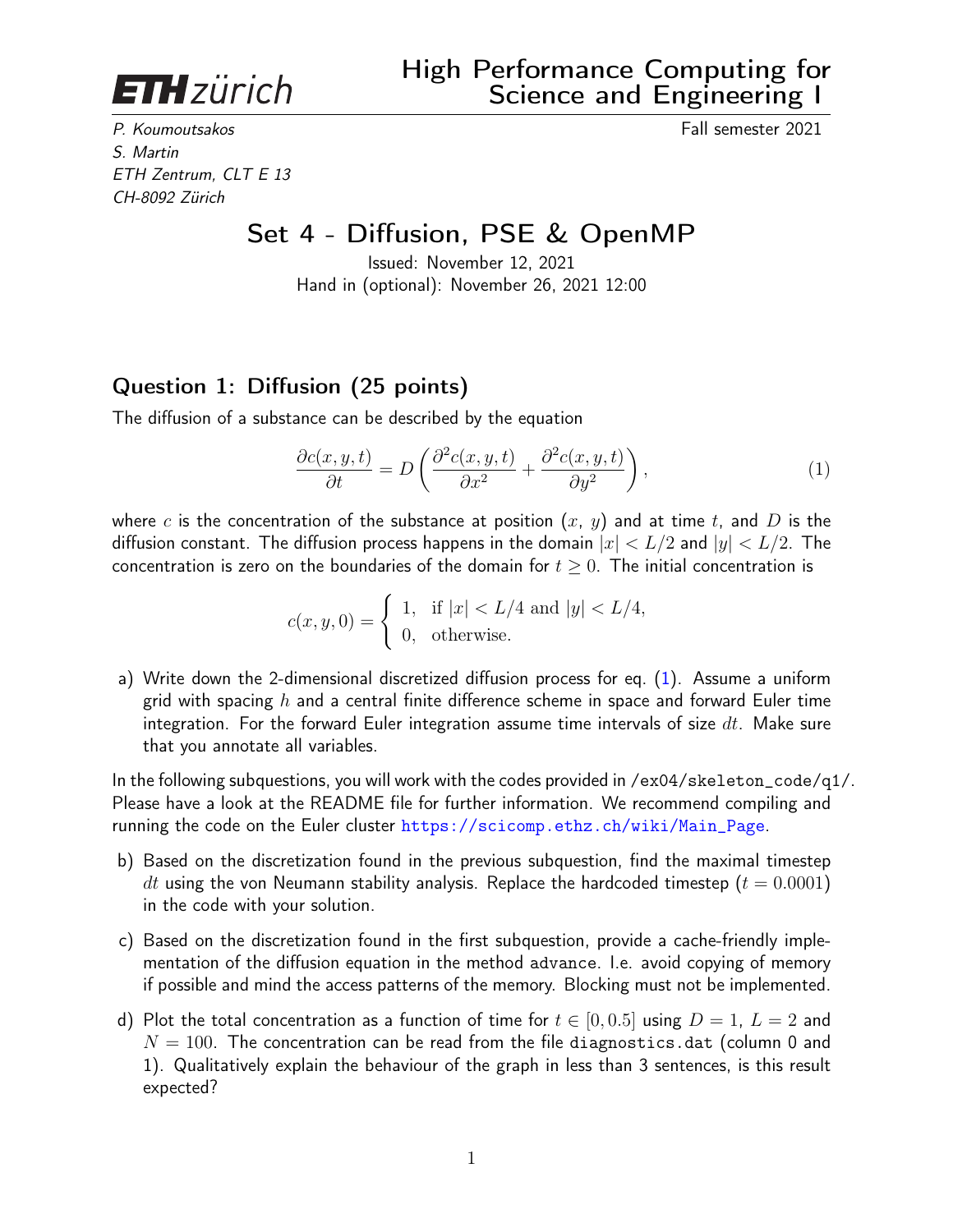- e) Parallelize the diffusion process (your implementation from subquestion 1c) in the method advance using OpenMP.
- f) Parallelize the integration of the concentration (marked with TODO in compute\_diagnostics) and the calculation of the histogram (marked with TODO in the method compute\_histogram) using OpenMP.